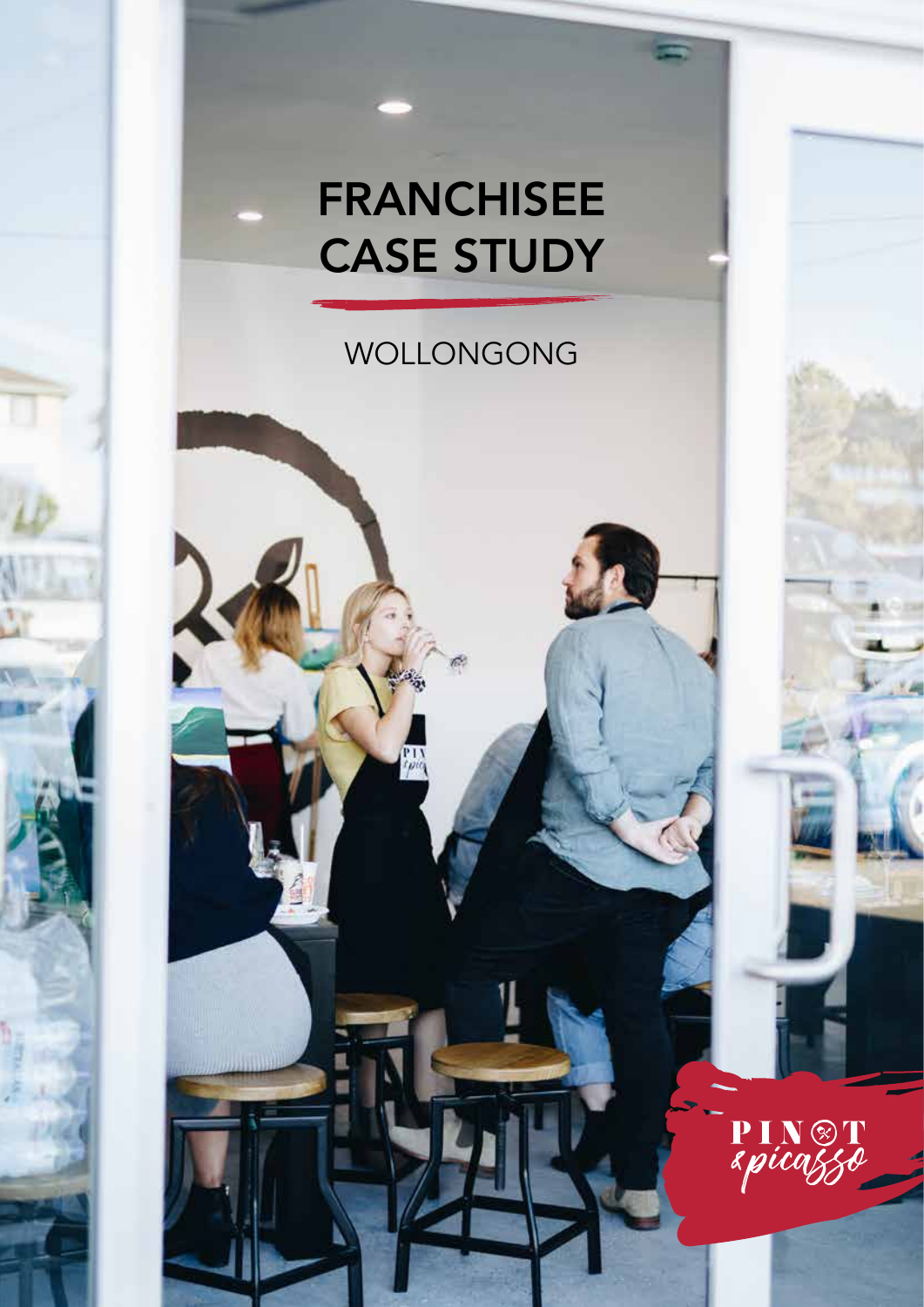#### WHY DID YOU GO DOWN THE FRANCHISE ROUTE?

A great opportunity was presented to us by starting a Pinot & Picasso franchise in a location of our choice. Living in Penrith we had visited the Penrith studio ourselves, and were well aware of the franchisor success in such a short amount of time. We thought the concept would have huge potential in the Wollongong area and would be warmly accepted due to the creative culture in the Illawarra.

We did some research and found that similar things had existed in the region but was never really recognised. We believed that P&P would be able to get that brand recognition in the area.

#### WHY DID YOU CHOOSE PINOT & PICASSO?

The branding, the marketing and the systems we had seen from the flagship Penrith store were smart, sleek and engaging. When comparing this to the thought of starting another paint and sip studio from scratch, it was a no brainer.

Mostly though it was the culture and team that came with Pinot & Picasso - we wanted to be a part of it. The artworks were fun, bright and inviting to potential customers. Sip and paint studios are not a new idea it has just been reinvented by Pinot and Picasso!

#### WHAT DID YOU BOTH (PARTNERS) DO BEFORE TAKING UP A FRANCHISE?

We both still work other jobs. I (Caitlin) work in interior design specializing in home staging and my background is customer service based. Luke works in construction management for a company. My experience in customer service and managing teams with Luke's knack for business has actually created quite a suitable team for this kind of franchise.

#### HOW DID YOU RAISE THE FINANCE FOR YOUR FRANCHISE?

We were lucky enough to have enough savings to cover the initial start-up costs. We managed to land strong initial sales from the business to

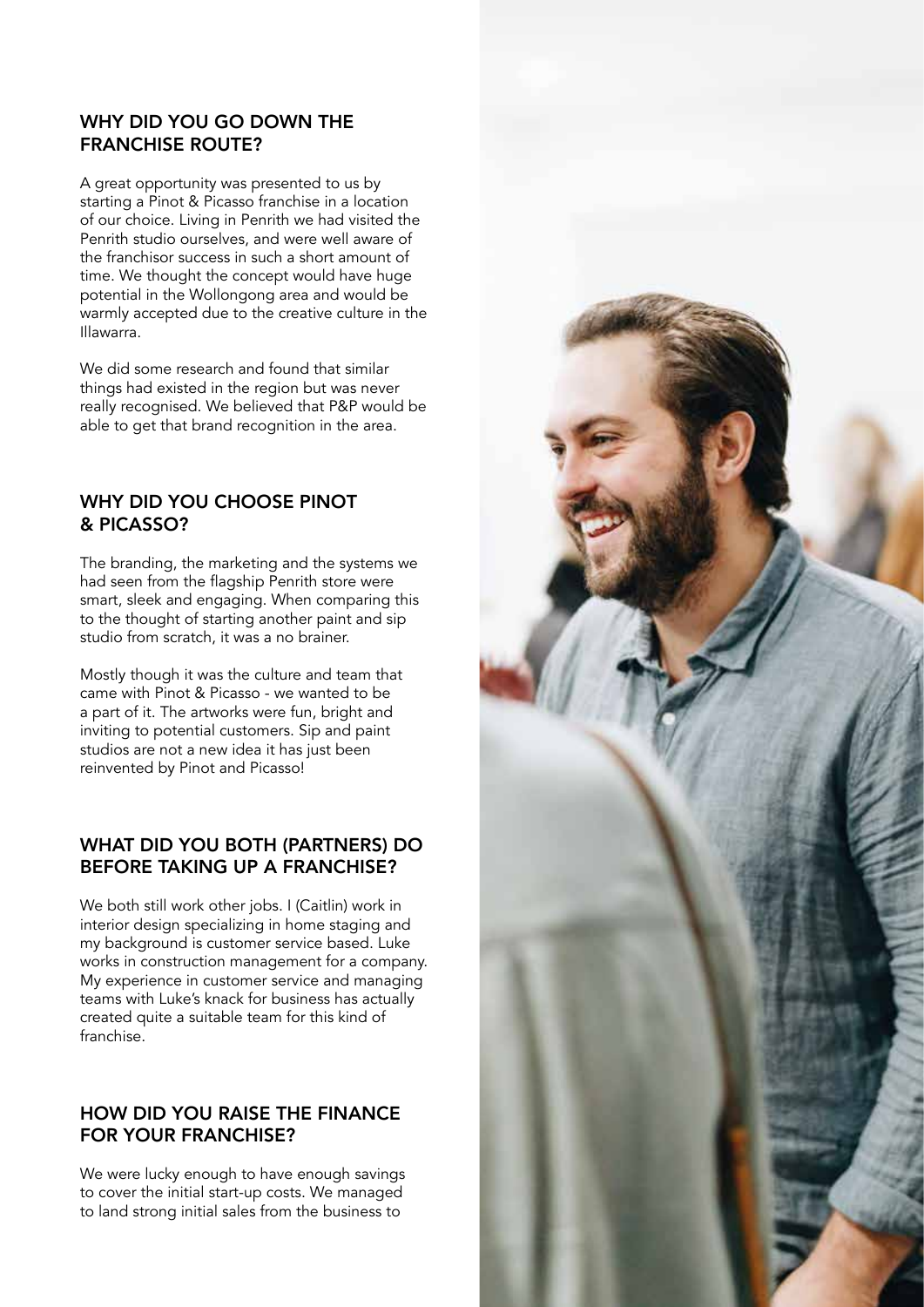cover the rest of our costs needed for the first few months. The business still owes us money from the initial start-up however we are really happy at how the sales are progressing in the short time of trading.

#### WHAT TRAINING AND SUPPORT DID YOU RECEIVE INITIALLY AND ONGOING FROM HEAD OFFICE?

We had a lot of hands on support and training from the start of the business set up. Head Office was very involved in the fit out and the steps involved with creating branding awareness in the area. We had extensive social media training and web training with ongoing support across all areas.

#### WHAT IS A TYPICAL DAY FOR YOU AS A FRANCHISEE?

The job itself is quite flexible. You can be very hands on 7 days a week or work on the business after hours around other jobs and life commitments. Personally I enjoy dedicating a few days a week into the business because I find it to be very fulfilling and stimulating.

The more you put into it the more you get out of it. I like to be in the studio once a week to implement new procedures, additional training for staff, take feedback from customers after the sessions and because it is a wonderful creative space to work in.

The admin work is a constant thing that doesn't usually have off days when you are dealing with customers, however - it means I get to work from home and who wouldn't want to do that a few days a week? It can be a great work/life balance so long as you remind yourself there is more to life that running a paint and sip studio!

I spend roughly 3-4 days a week on the business and would say I'm heavily involved. We are in a routine now that seems to be working really well for both us and the business.

#### WHAT ARE THE BIGGEST CHALLENGES HAVE YOU FACED?

- Securing the right premises
- Maintaining / finding great staff
- Building initial sales